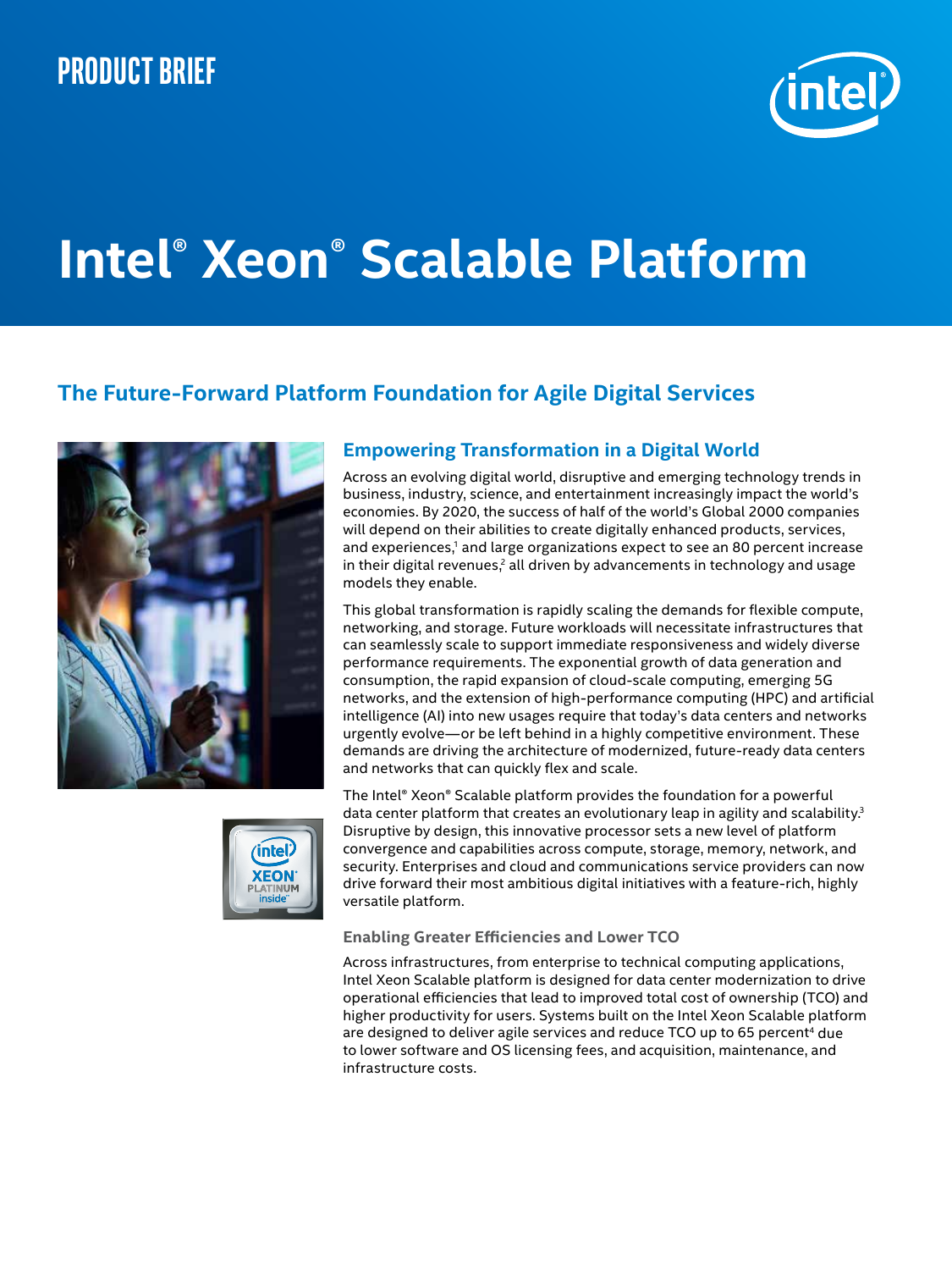

Comparing Intel® Xeon® Scalable platform to both four-year-old and last-generation Intel Xeon processor-based systems, the latest generation Intel CPU delivers better performance and capabilities for enterprise, cloud, communications, and HPC.

Virtualization in the enterprise has been steadily on the rise for a decade. Most organizations have taken advantage of some form of virtualization, creating greater need for servers to run virtual machines (VMs) in the data center. Intel Xeon Scalable platform enables 4.2x5 more VMs per server compared to earlier generations, allowing IT to increase their consolidation of more services on less hardware.



Reduce costs and deliver more services per server with higher consolidation of VMs per server with Intel® Xeon® Scalable platform.

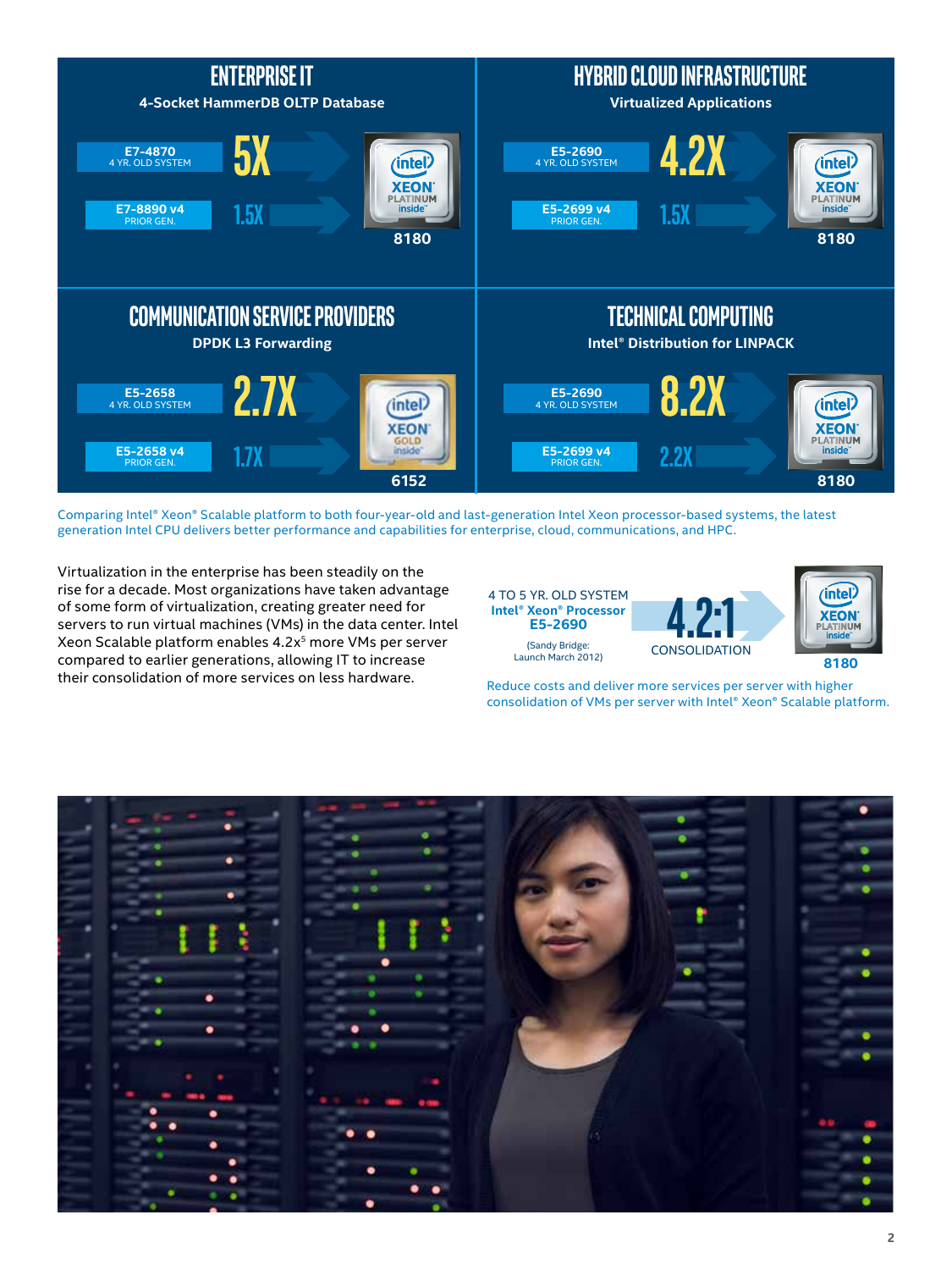#### **Pervasive, Breakthrough Performance**

From its new Intel® Mesh Architecture and widely expanded resources to its hardware-accelerating and newly integrated technologies, the Intel Xeon Scalable platform enables a new level of consistent, pervasive, and breakthrough performance.

#### **Intel® Xeon® Processor provides consistent performance for diverse workloads**

|                                | <b>WHAT MATTERS?</b>                                                 | <b>INTEL® XEON® SCALABLE PLATFORM ADVANTAGES</b>                                                                                                      |
|--------------------------------|----------------------------------------------------------------------|-------------------------------------------------------------------------------------------------------------------------------------------------------|
| <b>Enterprise</b><br>and Cloud | Minimize complexity with compatible<br>virtualization infrastructure | Deploy quickly. Intel VMs coexist w/ other Intel <sup>®</sup><br>technology-based servers.                                                            |
|                                | Meet stringent customer SLAs                                         | Fast response times.                                                                                                                                  |
| <b>HPC</b>                     | Maximize vector floating performance<br>and efficiency               | High performance with fewer servers.                                                                                                                  |
| <b>Storage</b>                 | Ensure deterministic storage response                                | Deterministic performance. Cores, cache, memory,<br>I/O in a single die.                                                                              |
| <b>Communications</b>          | Deliver diverse services efficiently                                 | Incredible efficiency and hardware acceleration<br>from a platform with features required for<br>application, control, packet, and signal processing. |



In the Intel® Xeon® Scalable platform Intel® Mesh Architecture with up to 28 cores, the Last Level Cache (LLC), six memory channels, and 48 PCIe\* channels are shared among all the cores, giving access to large resources across the entire die and creating dynamic scalability without sacrificing performance for a variety of deployments, such as virtualization. VMs scale easily withfull access to all the shared onboard resources that they need.

#### **Foundational Enhancements**

- **Higher Per-Core Performance:** Up to 28 cores, delivering high performance and scalability for compute-intensive workloads across compute, storage, and network usages.
- **Greater Memory Bandwidth/Capacity:** 50 percent increased memory bandwidth and capacity. Six memory channels versus four memory channels of previous generation for memory-intensive workloads.
- **Expanded I/O:** 48 lanes of PCIe\* 3.0 bandwidth and throughput for demanding I/O-intensive workloads.
- **Intel® Ultra Path Interconnect (Intel® UPI):** Up to three Intel UPI channels increase scalability of the platform to as many as eight sockets, as well as improves inter-CPU bandwidth for I/O-intensive workloads versus previous generation3 (with Intel® Quick Path Interconnect). Intel UPI offers the perfect balance between improved throughput and energy efficiency.
- **Intel® Advanced Vector Extensions 512 (Intel® AVX-512):** With double the flops per clock cycle compared to previous generation Intel® AVX2,<sup>6</sup> Intel AVX-512 boosts performance and throughput for the most demanding computational tasks in applications, such as modeling and simulation, data analytics and machine learning, data compression, visualization, and digital content creation.
- **• Security without compromise:** Near-zero encryption overhead<sup>7</sup> enables higher performance on all secure data transactions.

#### **Innovative Integrations**

First-time platform integrations deliver game-changing improvements in performance<sup>8</sup> and latency across the infrastructure:

• **Integrated Intel® Omni-Path Architecture (Intel® OPA) Host Fabric Interface:** End-to-end high-bandwidth, low-latency fabric that optimizes performance and eases deployment of HPC clusters by eliminating the need for a discrete host fabric interface card. Integrated in the CPU package.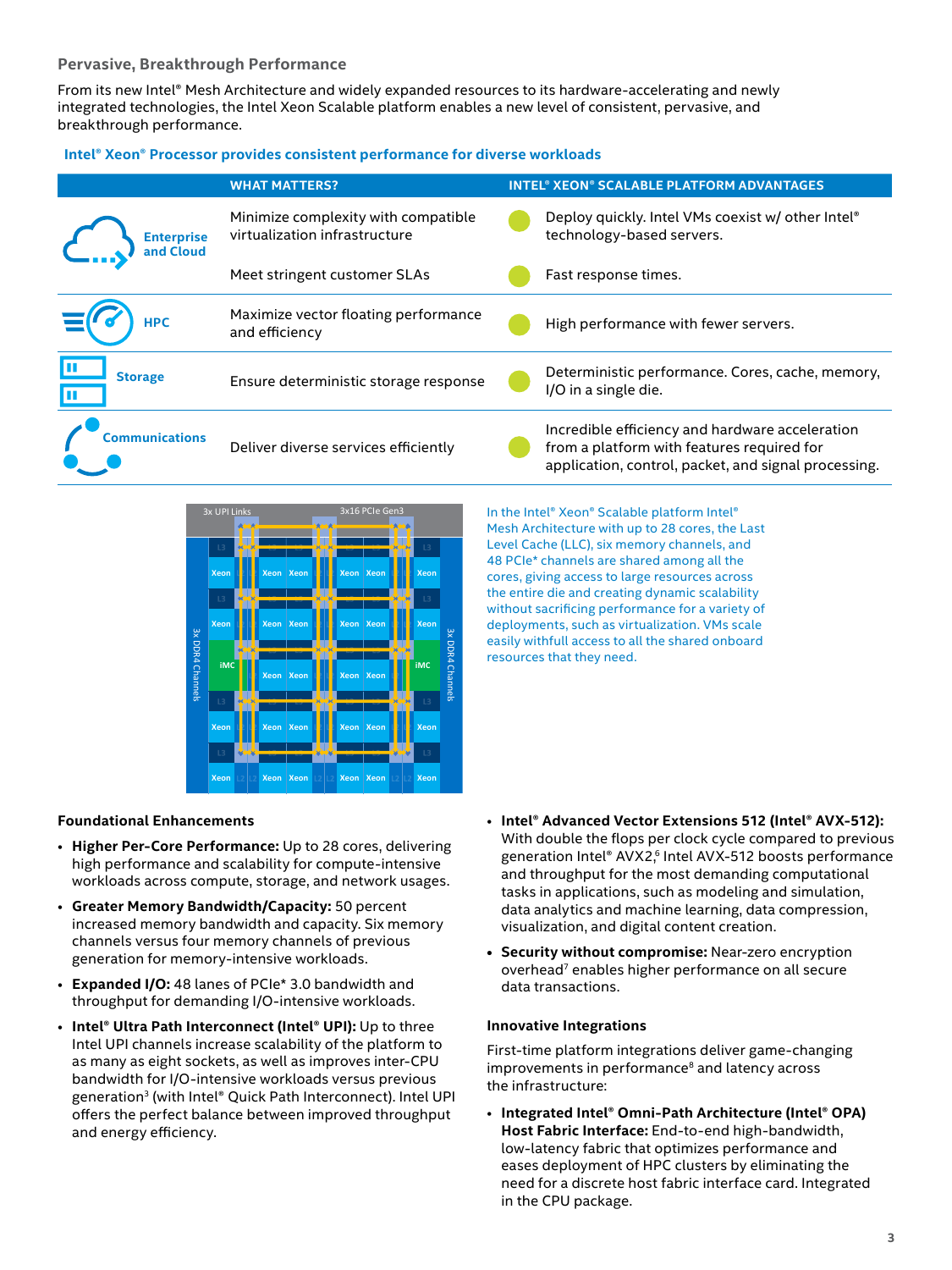

- **Integrated Intel® QuickAssist Technology (Intel® QAT):** Chipset-based hardware acceleration for growing compression and cryptographic workloads for greater efficiency while delivering enhanced data transport and protection across server, storage, and network infrastructure.
- **Integrated Intel® Ethernet with scalable iWARP\* RDMA\*:** Provides up to four 10 Gbps high-speed Ethernet ports for high data throughput and low-latency workloads. Ideal for software-defined storage solutions, NVM Express\* over Fabric solutions, and virtual machine migrations. Integrated in the chipset.

#### **Industry-Leading Storage Support**

Storage innovations can drive significant improvements in efficiency and performance of data-hungry workloads.

- **Support for Intel® Optane™ SSDs and Intel® 3D NAND Solid State Drives:** Delivers industry-leading combination of high throughput, low latency, high QoS, and ultra-high endurance to break through data access bottlenecks.<sup>9</sup>
- **Deploy next generation storage with confidence with Intel® Volume Management Devices (Intel® VMD):** Enables hot swapping of NVMe SSDs from the PCIe bus without shutting down the system, while standardized LED management helps provide quicker identification of SSD status. This commonality brings enterprise reliability, availability, and serviceability (RAS) features to NVMe SSDs, enabling deployment of next-generation storage with confidence.
- **Intel® Intelligent Storage Acceleration Library (Intel® ISA-L):** Optimizes storage operations, such as encryption, for increased storage performance.10
	- Up to 3.1x faster cryptographic hashing of SHA algorithms using Intel AVX-512.
	- Up to 1.2x algorithm speedup for AES-128-GCM.
	- Up to 2x faster Reed Solomon Erasure Code performance using Intel AVX-512.

#### **Complementary Offerings for Even Greater Performance, Scalability**

Intel offers a broad hardware and software portfolio that complements this new processor.

- The Intel® Xeon Phi™ Processor is an ideal foundation for highly parallel applications, such as machine learning training, simulation, and visualization.
- Intel<sup>®</sup> FPGAs offer efficient acceleration<sup>11</sup> along with the flexibility that comes with using programmable hardware for low-latency applications, such as virtual switching, network services, data analytics, and AI.
- A range of software tools and libraries for general and highly parallel computing help developers optimize applications for Intel® Architecture.

#### **Enhanced Platform Trust**

Data and platform reliability and protection are key concerns for enterprises dealing with increasing concerns and scrutiny regarding data security and privacy. Intel Xeon Scalable platform helps build highly trusted infrastructures with platform data protection, resiliency, and uptime.

#### **Increased Data Protection and Reliability Across Every Workload**

- **Enhanced Intel® Run Sure Technology:** New enhancements deliver advanced Reliability, Availability, and Serviceability (RAS) and server uptime for a company's most critical workloads. Hardware-assisted capabilities, including enhanced MCA and recovery and adaptive multi-device error correction, diagnose and recover from previously fatal errors. And, they help ensure data integrity within the memory subsystem.
- **Intel® Key Protection Technology (Intel® KPT) with Integrated Intel QAT and Intel® Platform Trust Technology (Intel® PTT):** Deliver hardware-enhanced platform security by providing efficient key and data protection at rest, in-use, and in-flight.
- **Intel® Trusted Execution Technology (Intel® TXT) with One-Touch Activation:** Enhanced platform security, while providing simplified and scalable deployment for Intel TXT.

As more data-rich workloads flow through the data center, this comprehensive suite of hardware-enhanced features brings better data- and platform-level protection mechanisms for trusted services in enterprise and cloud environments.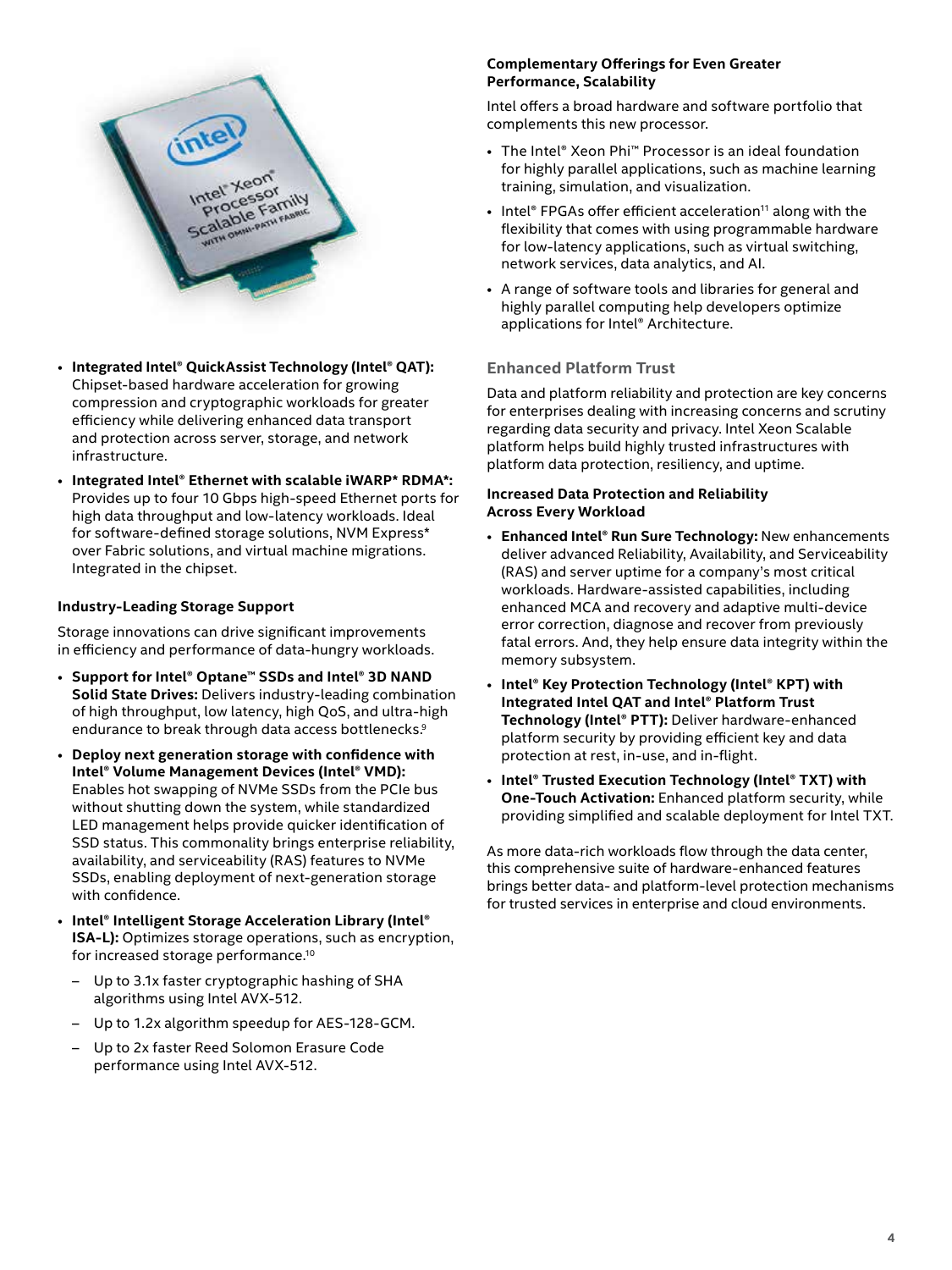#### **Dynamic and Highly Efficient Service Delivery**

The convergence of enhanced compute, memory, network, and storage performance, combined with software ecosystem optimizations, make Intel Xeon Scalable platform the ideal platform for fully virtualized, softwaredefined data centers that dynamically self-provision resources—on-premise, through the network, and in the public cloud—based on workload needs.

#### **Powerful Tools and Technologies for an Agile Data Center**

- **Intel Optane SSDs and Intel® 3D NAND SSDs:** Bring larger data volumes closer to the CPU for faster backup and storage performance. Increases server efficiency and agility, while minimizing disruptions, with mission-critical reliability and advanced manageability and serviceability features.
- **Intel Volume Management Device:** Unlocks the power of NVMe-based storage (Intel Optane SSDs and Intel 3D NAND SSDs) with new management capabilities that include hot-plug storage and error containment functions.
- **• Intel® VT-x new features:**
	- Mode based execution control (MBE) virtualization: Provides an extra layer of protection from malware attacks in a virtualized environment by enabling hypervisors to more reliably verify and enforce the integrity of kernel level code.
	- Timestamp counter scaling (TSC) virtualization: Provides workload optimization in hybrid cloud environments by allowing virtual machines to move across CPUs operating at different base frequencies.
- **Intel® Node Manager 4.0:** Helps IT intelligently manage and optimize power, cooling, and compute resources in the data center, maximizing efficiency, while reducing the chances of costly overheats.

## **Strong, Capable Platforms for the Hybrid-Cloud, Data-Fueled Enterprise**

Enterprises are keen to extract value from the exploding data streams being presented to them for rapid insights that can shape their business initiatives. Traditional and emerging applications in the enterprise, including predictive analytics, machine learning, and HPC, require new levels of powerful compute capabilities and massive tiered data storage volumes. The modernized data center is being architected using a converged and holistic approach that can flexibly deliver new services and improve TCO across infrastructure assets today, while providing the most seamless and scalable on-ramp to a self-governing, hybrid data center.

Yet, organizations running on their foundational business workloads, such as OLTP and web infrastructure, seek to reduced TCO with higher performing infrastructures.

The Intel Xeon Scalable platform delivers next-generation enterprise capabilities to businesses through a future-ready platform that can serve the hybrid-cloud, data-fueled era, plus it helps improve day-to-day operations with up to 58 percent more requests/second on runtime workloads.12 This versatile platform brings disruptive levels of compute performance, coupled with memory and I/O advances, to compute-hungry and latency-sensitive applications. Combined with innovative Intel SSD Data Center Family to manage large data volumes across storage, caching, and

memory, platforms built on the Intel Xeon Scalable platform are ready to handle the intense demands of the data and cloud era.

With a scalable portfolio of packaging options to suit diverse workload requirements, the Intel Xeon Scalable platform is a performance workhorse designed for deploying highly efficient, virtualized infrastructures for compute, storage, and networking.

#### **Highlights for Enterprise Innovation**

- Up to 28 high-performance cores, six memory channels, and 48 lanes of PCIe 3.0
- Up to three Intel UPI channels
- Support for Intel Optane SSDs and Intel 3D NAND Solid State Drives
- Enhanced Intel Run Sure Technology

#### **Next-Generation Platform for Cloud-Optimized, 5G-Ready Networks, and Next-Generation Virtual Networks**

The coming era of 5G will enable entirely new ecosystems and classes of consumer and enterprise services along with media applications on wireless and wireline networks. These data-rich, innovative use cases, driven by the new Internet of Things (IoT), visual computing, and analytics, represent significant future opportunities for communications service providers (CommSPs) to grow revenue.

The transition from purpose-built, fixed function infrastructure to a new generation of open networks is the essential first step to prepare for a 5G-enabled world. Software-defined networking with Network Functions Virtualization (NFV) is enabling new service opportunities and operations efficiencies for both communication services providers and enterprises alike. Using flexible, optimized, industry-standard servers and virtualized, orchestrated network functions will allow future-ready infrastructures to be able to deliver innovative services with efficiency and ease.

Such distributed communications networks can support extreme levels of scalability, agility, programmability, and security across an ever-growing volume and variety of networking workloads—from the network core to the edge.

The Intel Xeon Scalable platform is the basis for nextgeneration platforms to build virtualized, cloud-optimized, 5G-ready networks. It offers an architecture that scales and adapts with ease to handle the demands of emerging applications and the convergence of key workloads, such as applications and services, control plane processing, highperformance packet processing, and signal processing. This new processor provides a foundation for agile networks that can operate with cloud economics, be highly automated and responsive, and support rapid and more secure delivery of new and enhanced services enabled by 5G.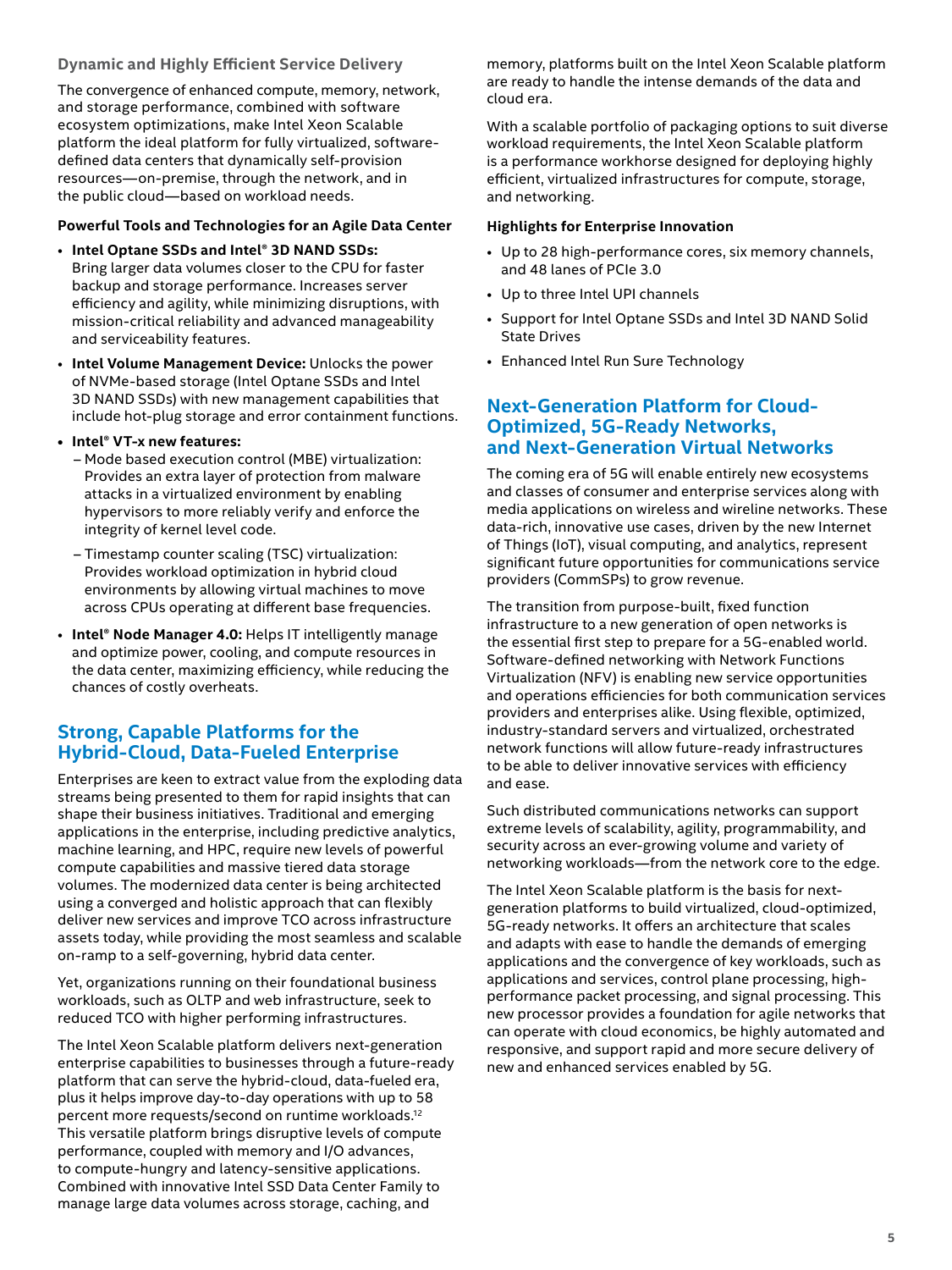#### **Accelerate Network Traffic with Intel® Xeon® Scalable Platform, DPDK, and Intel® QAT**



Combined with the Data Plane Development Kit (DPDK) and Intel QAT, this new processor can boost network performance, enabling service providers to accommodate greater traffic to grow services—and revenue—and helping them to prepare for 5G.

#### **Highlights for CommSP Innovation**

- Integrated Intel QAT
- Hardware-based acceleration of encryption and compression using integrated Intel® QAT.
- Integrated Intel Ethernet
- Intel FPGAs maximize versatility in communications infrastructure
- Intel KPT with Integrated Intel QAT and Intel PTT
- Intel TXT with One-Touch Activation

#### **Additional Resources Optimized for CommSPs**

The open source Data Plane Development Kit (DPDK) enables optimized communications operations on Intel Architecture. DPDK has demonstrated ability to scale performance as processor core count and performance increase; workloads, such as Vector Packet Processing (VPP) IPSec, benefit from this enhanced performance. Additionally, these libraries provide pre-optimized mechanisms to allow new processor capabilities (such as Intel AVX-512 and memory and I/O enhancements) to be able to utilize the new functionality for improved packet processing performance with less direct development effort.

Intel offers programs, such as Intel® Network Builders University, ideal for network evolution in the 5G era. With solution guidance and training from these programs, CommSPs can drive their network transformation initiatives forward with increased confidence.

#### **Breakthrough HPC and High-Performance Data Analytics Innovation**

Today's scientific discoveries are fueled by innovative algorithms, new sources and volumes of data, and advances in compute and storage. Benefitting from exponentially expanding volumes and variety of data, HPC clusters are also the engine for running evolving High-Performance Data Analytics (HPDA) workloads, leading to incredible discoveries and insight for business and human understanding. Machine learning, deep learning, and AI converge the capabilities of massive compute with the flood of data to drive nextgeneration applications, such as autonomous systems and self-driving vehicles.

Intel Xeon Scalable platform offers a common platform for AI with high throughput for both inference and training—up to 18x higher inference<sup>16</sup> and up to 19x higher training<sup>17</sup> throughput, compared to four-year-old systems.

HPC is no longer just the domain of large scientific institutions. Enterprises are increasingly consuming a massive number of HPC compute cycles; some of the world's largest HPC clusters are in private oil and gas companies. Research in personalized medicine applies HPC for highly focused treatment plans. New HPC installations are engaging innovative, converged architectures for non-traditional usages that combine simulation, AI, visualization, and analytics in a single supercomputer.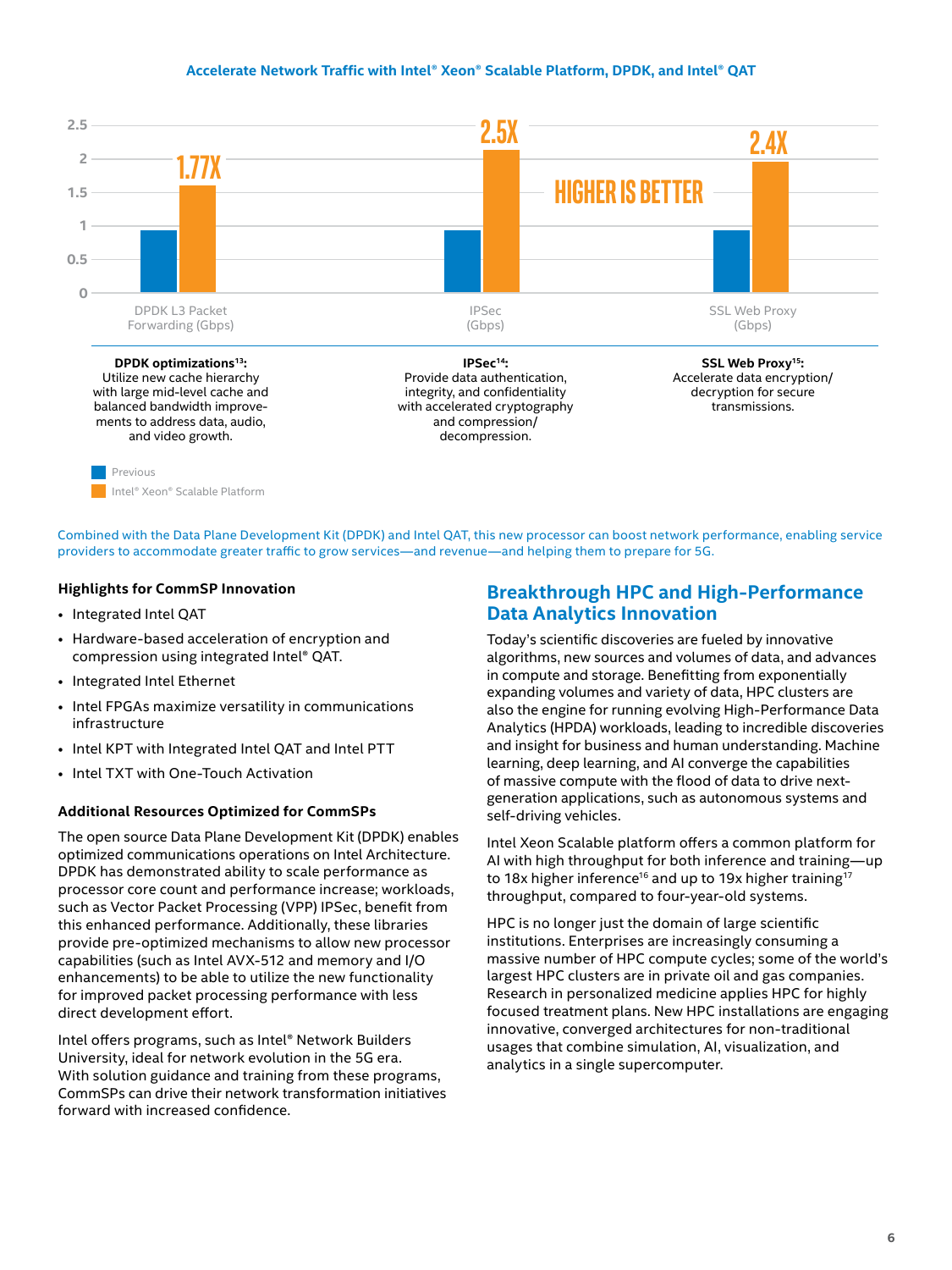

**Intel® Xeon® Gold 6148 processor** Across 13 common HPC workloads, Intel® Xeon® Scalable platform delivers improved performance.

HPC platforms—from the smallest clusters to largest supercomputers—demand a balance across compute, memory, storage, and network. The Intel Xeon Scalable platform was designed to deliver and enable such balance with massive scalability—to tens of thousands of cores. From its improved core count and mesh architecture to newly integrated technologies and support for Intel Optane memory and storage devices, the Intel Xeon Scalable platform enables the ultimate goals of HPC—to maximize performance across compute, memory, storage, and network without inducing bottlenecks at any intersection of resources.

The integration of Intel Omni-Path Architecture, an end-toend high-performance fabric, into the Intel Xeon Scalable platform delivers both increased performance and scaling to distributed, parallel computing clusters. Near linear scaling<sup>18</sup> up to 32 nodes enables building large HPC solutions that are not inhibited by the interconnect. And, the Intel Xeon Scalable platform, compared to previous generation Intel Xeon processors, delivers 1.63x better overall performance across 13 common HPC workloads used throughout the sciences and financial services.19 The Intel Xeon Scalable platform and Intel Omni-Path Architecture can enable new discoveries and faster solutions for highly parallel workloads in many data centers.

#### **Highlights for HPC Innovation**

- Intel Ultra Path Interconnect
- Intel Advanced Vector Extensions 512
- Integrated Intel Omni-Path Architecture Host Fabric Interface
- Support for Intel Optane SSDs and Intel 3D NAND Solid State Drives

#### **Additional Technologies for HPC, HPDA, and AI**

- The bootable Intel® Xeon Phi™ Processor 7200 Series, with its Many Integrated Core (MIC) architecture, is an ideal foundation for highly parallel workloads, such as machine learning training, simulation, and visualization.
- A range of high-productivity software tools, optimized libraries, foundational building blocks, and flexible frameworks for general and highly parallel computing help simplify workflows and assist developers to create codes that maximize the capabilities of IA for HPC and AI.
- Optimizations for popular deep learning frameworks for IA, including Neon,\* Caffe,\* Theano,\* Torch,\* and TensorFlow\* offer increased value and performance for data scientists.
- Intel® Parallel Studio XE 2017 includes performance libraries, such as Intel® Math Kernel Library for Deep Neural Networks (Intel® MKL-DNN) to accelerate deep learning frameworks on IA, and Intel® Data Analytics Acceleration Library (Intel® DAAL) to speed big data analytics.

#### **Resources Optimized for HPC**

To continue to advance discovery through HPC into the Exascale era, the Intel® Modern Code Developer Program offers developers and data scientists easily accessible online and face-to-face code modernization technical sessions on techniques, such as vectorization, memory and data layout, multi-threading, and multi-node programming.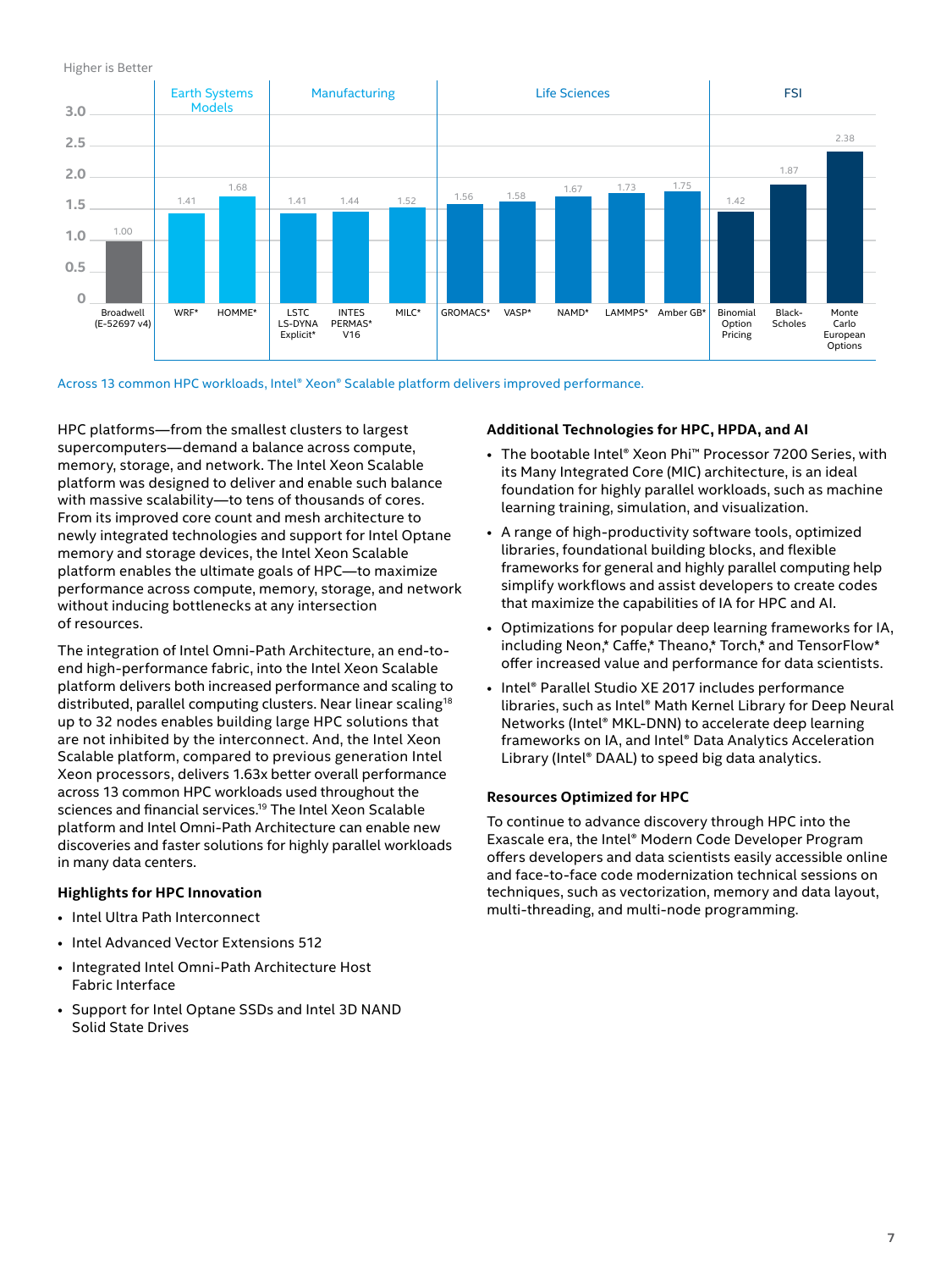## **Intel Xeon Scalable Platform at a Glance**

Intel Xeon Scalable platform offers a range of performance, scalability, and feature options to meet a wide variety of workloads in the data center, from the most advanced (Intel® Xeon® Platinum processor 8XXX family) to entry-level (Intel® Xeon® Bronze processor 3XXX family).

| BEST PERFORMANCE, MOST SCALABLE, BEST BUSINESS AGILITY |                                                                                    |                                                                                                                                                                                                                                                                                                                                                                    |  |  |
|--------------------------------------------------------|------------------------------------------------------------------------------------|--------------------------------------------------------------------------------------------------------------------------------------------------------------------------------------------------------------------------------------------------------------------------------------------------------------------------------------------------------------------|--|--|
| <b>intel</b><br><b>XEON</b><br>PLATINUM<br>inside"     | <b>Intel<sup>®</sup> Xeon<sup>®</sup> Platinum</b><br><b>Processor 8XXX Family</b> | • Best choice for mission-critical, real-time analytics, machine learning, and artificial<br>intelligence workloads<br>• Best workload-optimized performance for general purpose compute and hybrid-<br>cloud deployments<br>• Best performance for the most demanding storage and networking workloads<br>• Best memory bandwidth and 2, 4, 8+ socket scalability |  |  |
|                                                        |                                                                                    | <b>GREAT PERFORMANCE, FAST MEMORY, AND MORE INTERCONNECT/ACCELERATOR ENGINES</b>                                                                                                                                                                                                                                                                                   |  |  |
| inside                                                 | Intel <sup>®</sup> Xeon <sup>®</sup> Gold<br><b>Processor 6XXX Family</b>          | • Significant workload-optimized performance improvements for general<br>purpose compute<br>• Significant improvements for demanding storage and networking workloads<br>• Highest memory speed, highest memory capacity, and enhanced Intel AVX-512<br>• Enhanced 2-4 socket scalability and performance                                                          |  |  |
|                                                        | BETTER PERFORMANCE, ADVANCED RELIABILITY                                           |                                                                                                                                                                                                                                                                                                                                                                    |  |  |
| intel<br><b>KEON</b><br>nside                          | Intel <sup>®</sup> Xeon <sup>®</sup> Gold<br><b>Processor 5XXX Family</b>          | • Improved performance for compute-bound workloads<br>• Affordable Advanced RAS and 4-socket scalability<br>• Suitable for a wider range of workloads                                                                                                                                                                                                              |  |  |
|                                                        | <b>EFFICIENT PERFORMANCE AT LOW POWER</b>                                          |                                                                                                                                                                                                                                                                                                                                                                    |  |  |
| intel<br>inside                                        | <b>Intel<sup>®</sup> Xeon<sup>®</sup> Silver</b><br><b>Processor 4XXX Family</b>   | • Solid compute capability (Hyper-Threading, Turbo Boost)<br>• Improved memory speed, energy efficiency<br>• Suitable for a moderate range workloads                                                                                                                                                                                                               |  |  |
|                                                        | <b>ENTRY-LEVEL PERFORMANCE AND HW-ENHANCED SECURITY</b>                            |                                                                                                                                                                                                                                                                                                                                                                    |  |  |
| intel<br>inside                                        | <b>Intel<sup>®</sup> Xeon<sup>®</sup> Bronze</b><br><b>Processor 3XXX Family</b>   | • Affordable, entry-level 2-socket support suitable for light-range workloads<br>• Reliable upgrade versus Intel® Xeon® processor E3 product family                                                                                                                                                                                                                |  |  |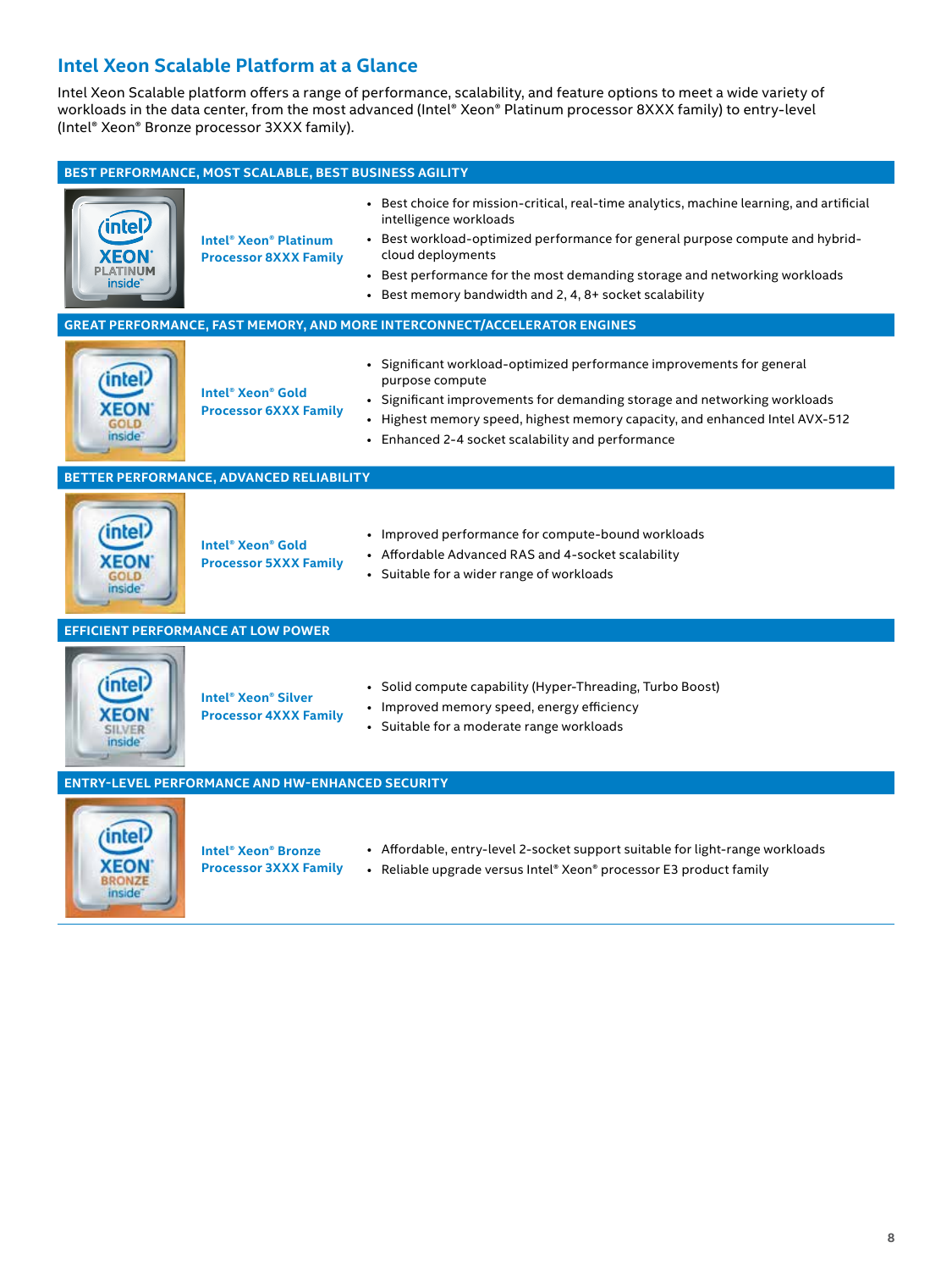## **Family Features**

|                                                                    | <b>Intel<sup>®</sup> Xeon<sup>®</sup></b><br><b>Bronze Processor</b><br>(3000 Series) | <b>Intel<sup>®</sup> Xeon<sup>®</sup></b><br><b>Silver Processor</b><br>(4000 Series) | <b>Intel<sup>®</sup> Xeon<sup>®</sup></b><br><b>Gold Processor</b><br><b>(5000 Series)</b> | <b>Intel<sup>®</sup> Xeon<sup>®</sup></b><br><b>Gold Processor</b><br><b>(6000 Series)</b> | <b>Intel<sup>®</sup> Xeon<sup>®</sup></b><br><b>Platinum</b><br><b>Processor</b><br><b>(8000 Series)</b> |  |  |
|--------------------------------------------------------------------|---------------------------------------------------------------------------------------|---------------------------------------------------------------------------------------|--------------------------------------------------------------------------------------------|--------------------------------------------------------------------------------------------|----------------------------------------------------------------------------------------------------------|--|--|
| PERVASIVE PERFORMANCE AND SECURITY                                 |                                                                                       |                                                                                       |                                                                                            |                                                                                            |                                                                                                          |  |  |
| <b>Highest Core Count Supported</b>                                | 8 cores                                                                               | 12 cores                                                                              | 14 cores                                                                                   | 22 cores                                                                                   | 28 cores                                                                                                 |  |  |
| <b>Highest Supported Frequency</b>                                 | $1.7$ GHz<br>(8C/85W)                                                                 | 2.2 GHz<br>(10C/85W)                                                                  | 3.6 GHz<br>(4C/105W)                                                                       | $3.4$ GHz<br>(6C/115W)                                                                     | 3.6 GHz<br>(4C/105W)                                                                                     |  |  |
| Number of CPU Sockets Supported                                    | Up to $2$                                                                             | Up to $2$                                                                             | Up to $4$                                                                                  | Up to $4$                                                                                  | Up to $8$                                                                                                |  |  |
| Intel® Ultra Path Interconnect (UPI)                               | $\overline{c}$                                                                        | 2                                                                                     | 2                                                                                          | 3                                                                                          | 3                                                                                                        |  |  |
| Intel <sup>®</sup> UPI Speed                                       | 9.6 GT/s                                                                              | 9.6 GT/s                                                                              | 10.4 GT/s                                                                                  | 10.4 GT/s                                                                                  | 10.4 GT/s                                                                                                |  |  |
| Intel <sup>®</sup> Advanced Vector Extensions<br>512 (AVX-512)     | 1 FMA                                                                                 | 1 FMA                                                                                 | 1 FMA                                                                                      | 2 FMA                                                                                      | 2 FMA                                                                                                    |  |  |
| Memory Speed Support (DDR4)                                        | 2133 MHz                                                                              | 2400 MHz                                                                              | 2400 MHz                                                                                   | 2666 MHz                                                                                   | 2666 MHz                                                                                                 |  |  |
| <b>Highest Memory Capacity</b><br><b>Supported Per Socket</b>      | 768 GB                                                                                | 768 GB                                                                                | 768 GB                                                                                     | 768 GB, 1.5                                                                                | 768 GB, 1.5 TB                                                                                           |  |  |
| Intel® Omni-Path Architecture<br>(Discrete PCIe* card)             | ٠                                                                                     | ۰                                                                                     | ٠                                                                                          | ۰                                                                                          |                                                                                                          |  |  |
| Intel® QuickAssist Technology<br>(Integrated in chipset)           | ٠                                                                                     | ۰                                                                                     | $\bullet$                                                                                  | ۰                                                                                          |                                                                                                          |  |  |
| Intel® QuickAssist Technology<br>(Discrete PCIe card)              | $\bullet$                                                                             | ۰                                                                                     | ٠                                                                                          | ٠                                                                                          | ٠                                                                                                        |  |  |
| Intel® Optane™ Technology-based<br>SSDs (3D XPoint™)               |                                                                                       | $\bullet$                                                                             |                                                                                            |                                                                                            |                                                                                                          |  |  |
| Intel® SSD Data Center Family (3D<br>NAND)                         | $\bullet$                                                                             | ۰                                                                                     |                                                                                            | ٠                                                                                          |                                                                                                          |  |  |
| PCIe 3.0 (48 lanes)                                                | $\bullet$                                                                             | $\bullet$                                                                             | $\bullet$                                                                                  | $\bullet$                                                                                  |                                                                                                          |  |  |
| Intel® QuickData Technology<br>(CBDMA)                             |                                                                                       | ۰                                                                                     |                                                                                            | ۰                                                                                          |                                                                                                          |  |  |
| Non-Transparent Bridge (NTB)                                       | $\bullet$                                                                             | $\bullet$                                                                             | $\bullet$                                                                                  | $\bullet$                                                                                  |                                                                                                          |  |  |
| Intel® Turbo Boost Technology 2.0                                  |                                                                                       | ۰                                                                                     | ٠                                                                                          | $\bullet$                                                                                  | ٠                                                                                                        |  |  |
| Intel® Hyper-Threading Technology                                  |                                                                                       | ۰                                                                                     | $\bullet$                                                                                  | ۰                                                                                          | $\bullet$                                                                                                |  |  |
| Node Controller Support                                            |                                                                                       |                                                                                       |                                                                                            | $\bullet$                                                                                  | ٠                                                                                                        |  |  |
| Intel® Omni-Path Architecture<br>(Integrated)                      |                                                                                       |                                                                                       |                                                                                            |                                                                                            | $\bullet$                                                                                                |  |  |
| <b>HIGH RELIABILITY</b>                                            |                                                                                       |                                                                                       |                                                                                            |                                                                                            |                                                                                                          |  |  |
| Reliability, Accessibility, and<br>Serviceability (RAS) Capability | Standard                                                                              | Standard                                                                              | Standard                                                                                   | Advanced                                                                                   | Advanced                                                                                                 |  |  |
| Intel® Run Sure Technology                                         |                                                                                       |                                                                                       |                                                                                            | ٠                                                                                          | $\bullet$                                                                                                |  |  |
| <b>AGILITY &amp; EFFICIENCY</b>                                    |                                                                                       |                                                                                       |                                                                                            |                                                                                            |                                                                                                          |  |  |
| Intel <sup>®</sup> Volume Management Device<br>(Intel VMD)         |                                                                                       | ۰                                                                                     | $\bullet$                                                                                  |                                                                                            |                                                                                                          |  |  |
| Intel <sup>®</sup> VT-x                                            |                                                                                       | ۰                                                                                     |                                                                                            | ٠                                                                                          |                                                                                                          |  |  |
| Intel® Speed Shift Technology                                      | ٠                                                                                     | ٠                                                                                     | ٠                                                                                          | ٠                                                                                          |                                                                                                          |  |  |
| Intel® Node Manager 4.0                                            | $\bullet$                                                                             | ۰                                                                                     | $\bullet$                                                                                  |                                                                                            | $\bullet$                                                                                                |  |  |
| <b>SECURITY</b>                                                    |                                                                                       |                                                                                       |                                                                                            |                                                                                            |                                                                                                          |  |  |
| Intel <sup>®</sup> Memory Protection<br>Extensions (MPX)           |                                                                                       |                                                                                       |                                                                                            |                                                                                            |                                                                                                          |  |  |
| Mode-based Execute Control                                         |                                                                                       | ٠                                                                                     |                                                                                            |                                                                                            |                                                                                                          |  |  |
| Intel® Key Protection Technology<br>(KPT) w/Integrated Intel® QAT  |                                                                                       | ۰                                                                                     | $\bullet$                                                                                  |                                                                                            |                                                                                                          |  |  |
| Intel <sup>®</sup> Platform Trust Technology<br>(PTT)              |                                                                                       | ٠                                                                                     |                                                                                            |                                                                                            |                                                                                                          |  |  |
| Intel® TXT w/ One-Touch Activation<br>(OTA)                        |                                                                                       |                                                                                       |                                                                                            |                                                                                            |                                                                                                          |  |  |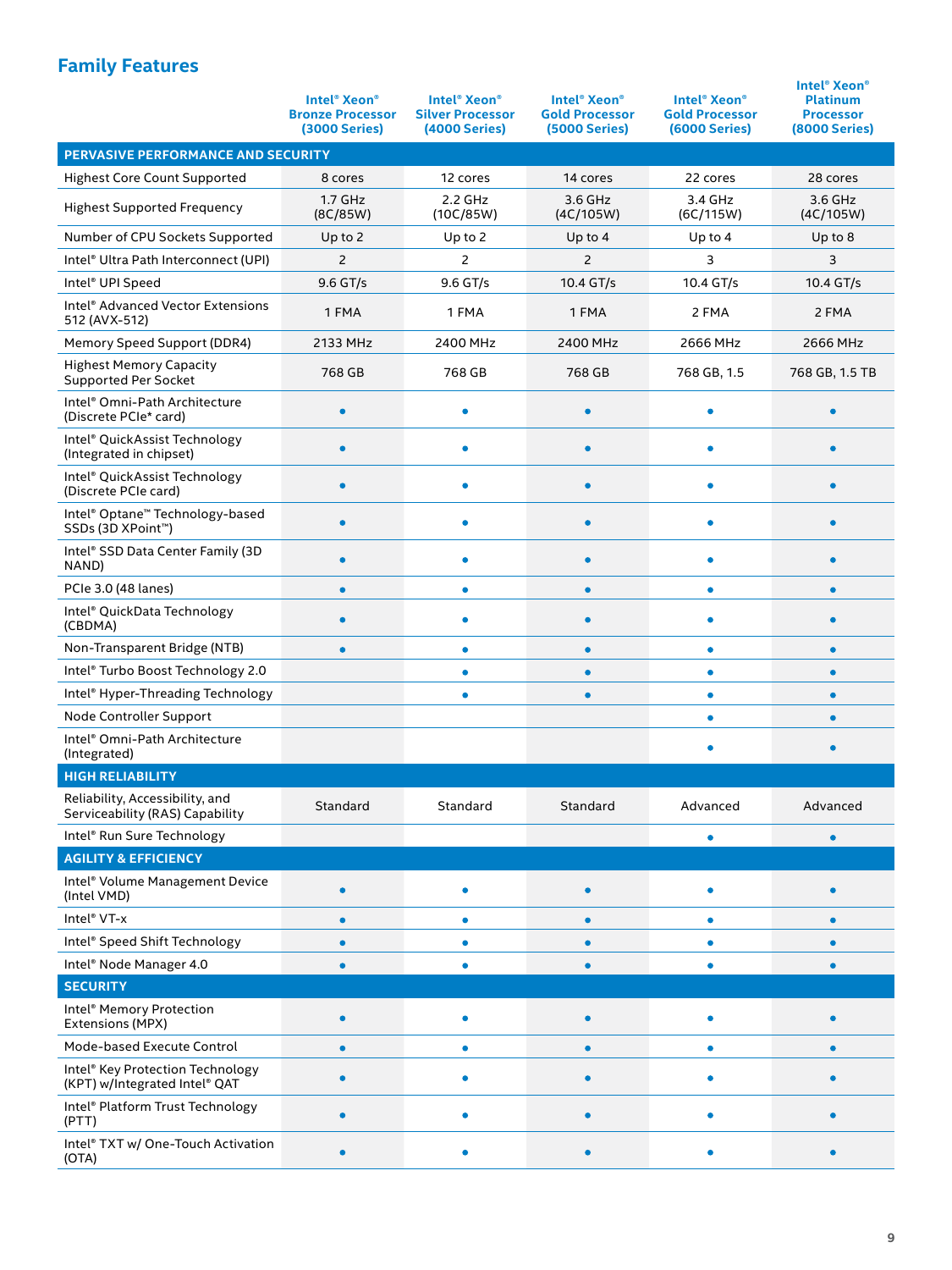## **Intel Xeon Scalable Platform**

#### **SKU Numbering**

Processor numbers for the Intel Xeon Scalable platform use an alphanumeric scheme based on performance, features, processor generation, and any options, following the brand and its class.

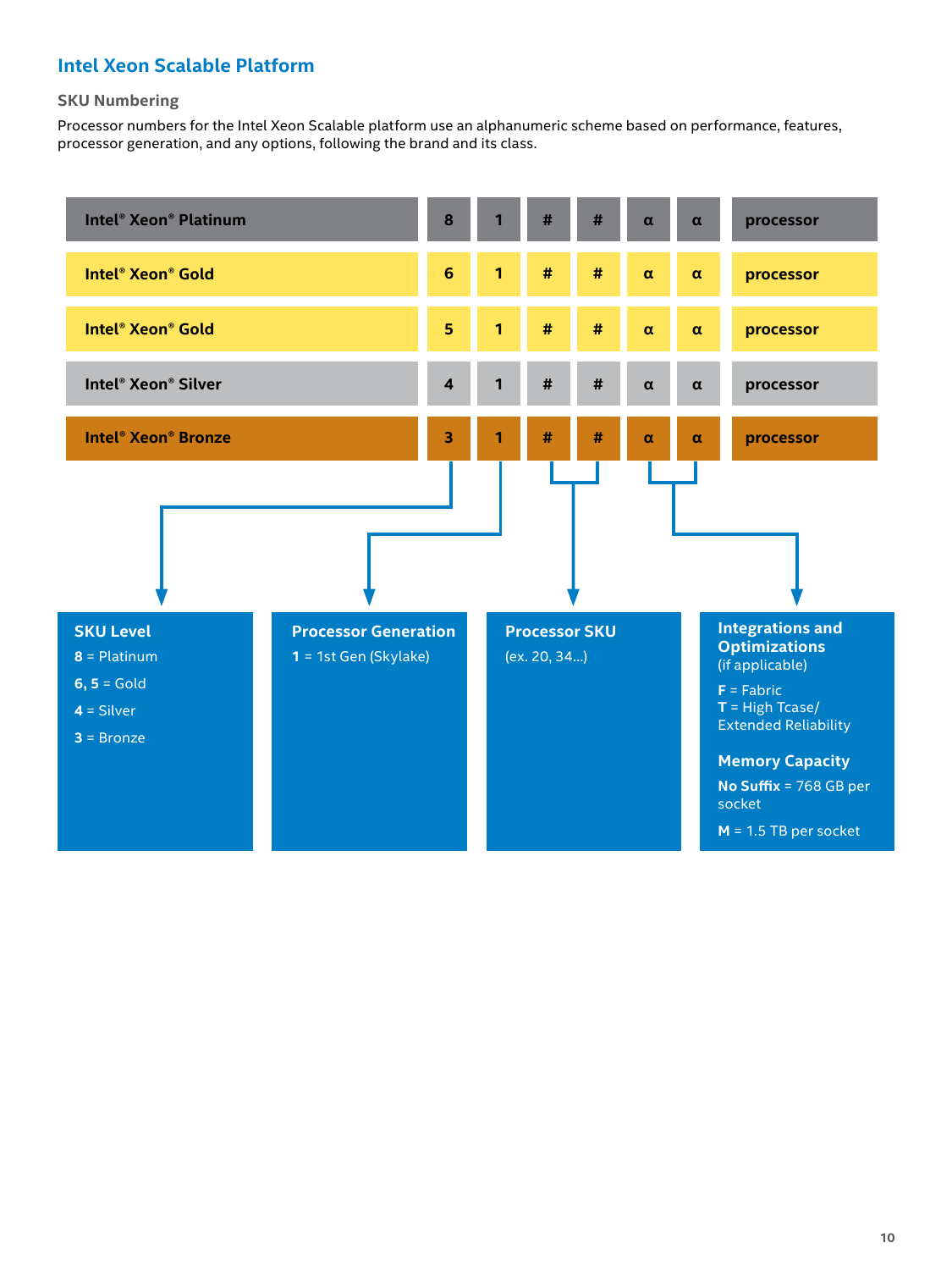## **Intel Xeon Scalable Platform SKUs**

#### **SKUS OPTIMIZED FOR HIGHEST PER-CORE PERFORMANCE**

| <b>Class</b> | <b>SKU</b>        | <b>Cores</b>   | <b>Base Non-AVX</b><br><b>Speed (GHz)</b> | TDP (W) |
|--------------|-------------------|----------------|-------------------------------------------|---------|
| Platinum     | 8180 <sup>a</sup> | 28             | 2.5                                       | 205     |
| Platinum     | 8168              | 24             | 2.7                                       | 205     |
| Platinum     | 8158 <sup>b</sup> | 12             | 3.0                                       | 150     |
| Platinum     | 8156c             | $\overline{4}$ | 3.6                                       | 105     |
| Gold         | 6148              | 20             | 2.4                                       | 150     |
| Gold         | 6154              | 18             | 3.0                                       | 200     |
| Gold         | 6150              | 18             | 2.7                                       | 165     |
| Gold         | 6142a             | 16             | 2.6                                       | 150     |
| Gold         | 6132              | 14             | 2.66                                      | 140     |
| Gold         | 6146 <sup>b</sup> | 12             | 3.2                                       | 165     |
| Gold         | 6136 <sup>b</sup> | 12             | 3.0                                       | 150     |
| Gold         | 6126 <sup>d</sup> | 12             | 2.6                                       | 125     |
| Gold         | 6144 <sup>b</sup> | 8              | 3.5                                       | 150     |
| Gold         | $6134^{a,b}$      | 8              | 3.2                                       | 130     |
| Gold         | 6128 <sup>d</sup> | 6              | 3.4                                       | 115     |
| Gold         | 5122c             | 4              | 3.6                                       | 105     |

#### **SKUS OPTIMIZED FOR BALANCED ENERGY EFFICIENT PERFORMANCE/WATT**

| <b>Class</b>  | <b>SKU</b>        | <b>Cores</b> | <b>Base Non-AVX</b><br><b>Speed (GHz)</b> | TDP (W) |
|---------------|-------------------|--------------|-------------------------------------------|---------|
| Platinum      | 8176 <sup>a</sup> | 28           | 2.1                                       | 165     |
| Platinum      | 8170 <sup>a</sup> | 26           | 2.1                                       | 165     |
| Platinum      | 8164              | 26           | 2.0                                       | 150     |
| Platinum      | 8160 <sup>a</sup> | 24           | 2.1                                       | 150     |
| Platinum      | 8153 <sup>e</sup> | 16           | 2.0                                       | 125     |
| Gold          | 6152              | 22           | 2.1                                       | 140     |
| Gold          | 6138              | 20           | 2.0                                       | 125     |
| Gold          | 6140a             | 18           | 2.3                                       | 140     |
| Gold          | 6130              | 16           | 2.1                                       | 125     |
| Gold          | 5120              | 14           | 2.2                                       | 105     |
| Gold          | 5118              | 12           | 2.3                                       | 105     |
| Gold          | 5115              | 10           | 2.4                                       | 85      |
| Silver        | 4116              | 12           | 2.1                                       | 85      |
| Silver        | 4114              | 10           | 2.2                                       | 85      |
| Silver        | 4112              | 4            | 2.6                                       | 85      |
| Silver        | 4110              | $\,$ 8       | 2.1                                       | 85      |
| Silver        | 4108              | 8            | 1.8                                       | 85      |
| <b>Bronze</b> | 3106              | 8            | 1.7                                       | 85      |
| <b>Bronze</b> | 3104              | 6            | 1.7                                       | 85      |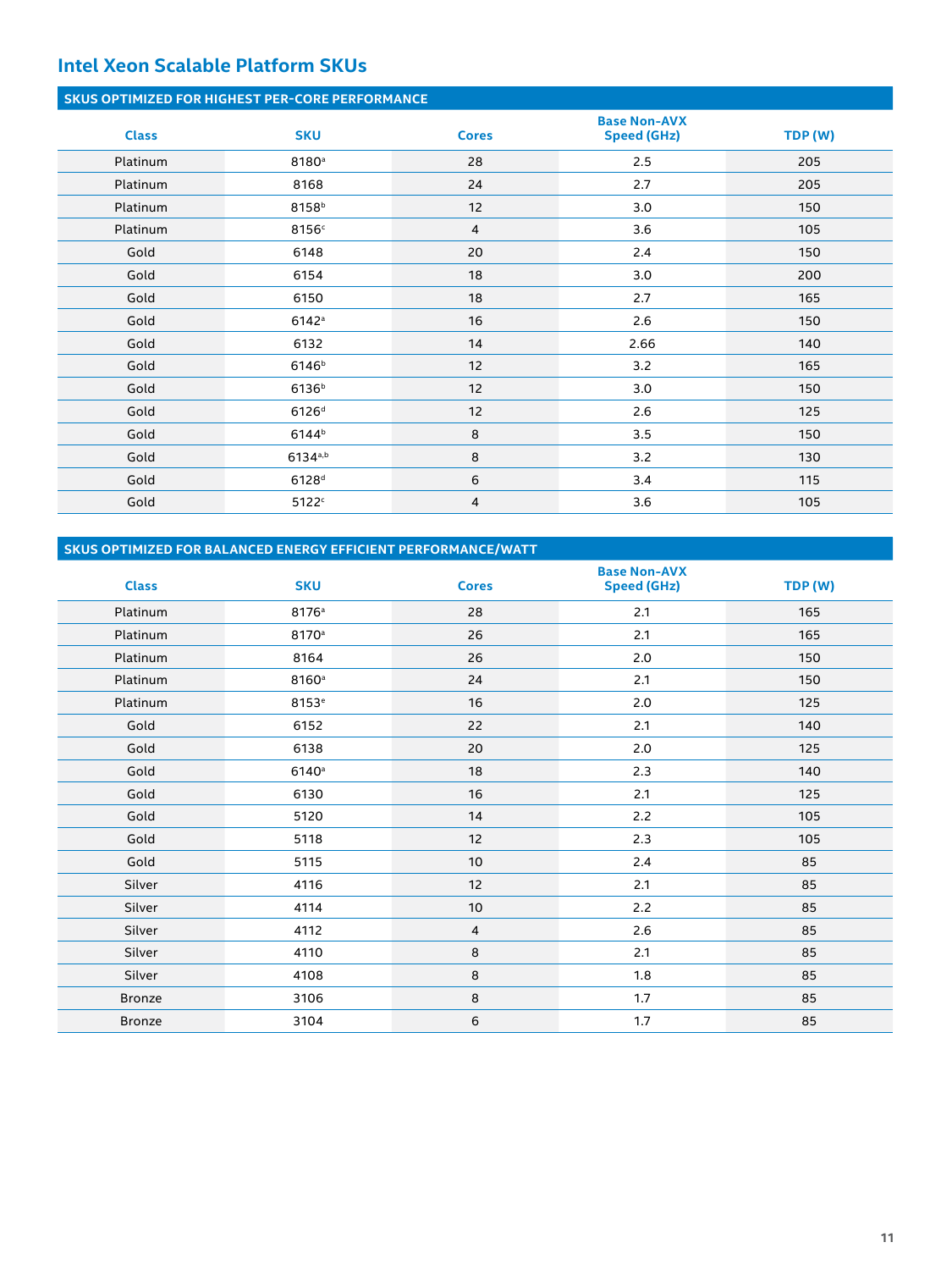## **Intel Xeon Scalable Platform SKUs, continued**

#### **SKUS WITH EXTENDED LIFE (10-YEAR USE) AND NEBS-FRIENDLY THERMAL SPECIFICATION**

| <b>Class</b> | <b>SKU</b>         | <b>Cores</b> | <b>Base Non-AVX</b><br><b>Speed (GHz)</b> | TDP (W) |
|--------------|--------------------|--------------|-------------------------------------------|---------|
| Platinum     | 8160T              | 24           | 2.1                                       | 150     |
| Gold         | 6138T              | 20           | 2.0                                       | 125     |
| Gold         | 6130T              | 16           | 2.1                                       | 125     |
| Gold         | 6126T <sup>d</sup> | 12           | 2.6                                       | 125     |
| Gold         | 5120T              | 14           | 2.2                                       | 105     |
| Gold         | 5119T              | 14           | 1.9                                       | 85      |
| Silver       | 4116T              | 12           | 2.1                                       | 85      |
| Silver       | 4114T              | 10           | 2.2                                       | 85      |
| Silver       | 4109T              | 8            | 2.0                                       | 70      |

#### **SKUS WITH INTEGRATED INTEL® OMNI-PATH ARCHITECTURE FABRIC**

| <b>Class</b> | <b>SKU</b>         | <b>Cores</b> | <b>Base Non-AVX</b><br><b>Speed (GHz)</b> | TDP (W) |
|--------------|--------------------|--------------|-------------------------------------------|---------|
| Platinum     | 8176F              | 28           | 2.1                                       | 173     |
| Platinum     | 8160F              | 24           | 2.1                                       | 160     |
| Gold         | 6148F              | 20           | 2.4                                       | 160     |
| Gold         | 6142F              | 16           | 2.6                                       | 160     |
| Gold         | 6138F              | 20           | 2.0                                       | 135     |
| Gold         | 6130F              | 16           | 2.1                                       | 135     |
| Gold         | 6126F <sup>d</sup> | 12           | 2.6                                       | 135     |

| <b>PRODUCT NAME</b> | <b>SKU</b> | 10Gb/1Gb<br><b>ETHERNET</b><br><b>PORTS</b> | <b>COMPRESSION</b> | <b>ENCRYPTION</b>                    | <b>RSA</b> |
|---------------------|------------|---------------------------------------------|--------------------|--------------------------------------|------------|
|                     |            |                                             |                    | <b>Intel® QuickAssist Technology</b> |            |
| Intel® C621 Chipset | $LBG-1G$   | 0/4                                         | N/A                | N/A                                  | N/A        |
| Intel® C622 Chipset | $LBG-2$    | 2/4                                         | N/A                | N/A                                  | N/A        |
| Intel® C624 Chipset | $LBG-4$    | 4/4                                         | N/A                | N/A                                  | N/A        |
| Intel® C625 Chipset | LBG-E      | 4/4                                         | $20$ Gb/s          | $20$ Gb/s                            | 20K Ops/s  |
| Intel® C626 Chipset | LBG-M      | 4/4                                         | $40$ Gb/s          | $40$ Gb/s                            | 40K Op/s   |
| Intel® C627 Chipset | LBG-T      | 4/4                                         | $100$ Gb/s         | $100$ Gb/s                           | 100K Ops/s |
| Intel® C628 Chipset | LBG-L      | 4/4                                         | $100$ Gb/s         | $100$ Gb/s                           | 100K Ops/s |

a "M" SKU available supporting 1.5 TB/socket

b Non-default 24.75 MB cache

c Non-default 16.5 MB cache

d Non-default 19.25 MB cache

e Compatible for 8-socket builds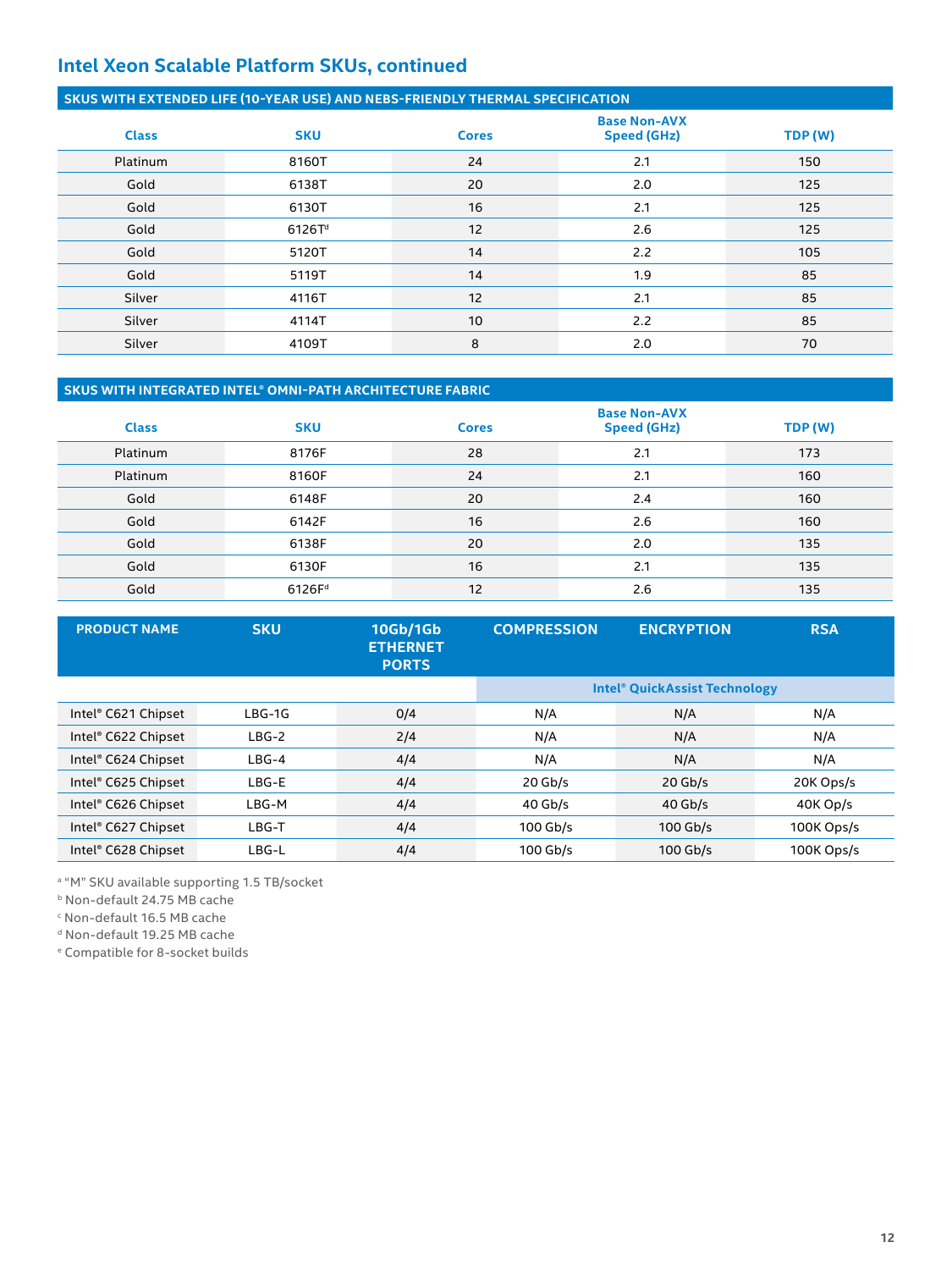<sup>1</sup> Source: IDC, http://www.idc.com/getdoc.jsp?containerId=prUS41888916.

<sup>2</sup> Source: Gartner Group, http://www.gartner.com/newsroom/id/3142917.

Processor Scalable Emily and htel<sup>®</sup> Xeon® Processor Scalable Family and Intel® Xeon® E5 V1/V2. Up to 2.27x claim based on LINPACK\*: 1-Node, 2 x Intel® Xeon® Processor Scalable Family and Intel® Xeon® E5 V1/V2. Up to 2.27x

" Up to 65% lower 4-year TCO estimate example based on equivalent rack performance using VMware ESXi\* virtualized consolidation workload comparing 20 installed 2-socket servers with<br>Intel Xeon processor E5-2690 (formerly pricing for Broadwell based servers – subject to change based on actual pricing of systems offered.

| <b>Total Cost of Ownership</b> |                      | Server A: 2S Xeon® E5-2690 | Server B: 2S Xeon® Platinum 8180 |
|--------------------------------|----------------------|----------------------------|----------------------------------|
| <b>Estimated</b>               |                      | (2.9 GHz, 8C, 20 MB)       | (2.5 GHz, 28C, 38.5 M)           |
| Number of Servers              |                      | 20                         | 5                                |
| Server Acquisition             |                      | \$273,220                  | \$150,995                        |
|                                | OS License           | \$123,100                  | \$30,775                         |
|                                | OS Maintenance       | \$241,360                  | \$60,340                         |
| Operating System & Software    | Software License     | \$39,800                   | \$9,950                          |
|                                | Software Maintenance | \$51,680                   | \$12,920                         |
| Server Maintenance             |                      | \$134,080                  | \$33,520                         |
| Infrastructure & Utilities     | Power and Cooling    | \$42,522                   | \$18,979                         |
|                                | Rack/Floor Space     | \$12,400                   | \$3,100                          |
|                                | Networking           | \$1,200                    | \$300                            |
| Total                          |                      | \$919,362                  | \$320,879                        |

<sup>s</sup> Up to 4.2x more VMs based on server virtualization consolidation workload: Based on Intel®internal estimates 1-Node, 2 x Intel® Xeon® Processor E5-2690 on Romley-EP with 256 GB Total<br>Memory on VMware ESXi\* 6.0 GA usi Number: 2563, Benchmark: server virtualization consolidation, Score: 1580 @ 90 VMs. Higher is better.

<sup>6</sup> As measured by Intel® Xeon® Processor Scalable Family with Intel® AVX-512 compared to an Intel® Xeon® E5 v4 with Intel® AVX2.

BigBench, Near Zero encryption overhead: BigBench query Runtime/second. Testing done by Intel. BASELINE: Platform 8168, NODES 1 Mgmt + 6 Workers, Make Intel Corporation, Model S266004 FB 3026000 FB 3026000 FB 3026000 FB 30 tion turned OFF. vs. NEW: Platform 8168, NODES 1 Mgmt + 6 Workers, Make Intel Corporation, Model S2600WFD, Form Factor 2U, Processor Intel® Xeon® Platinum 8168, Base Clock 2.70 GHz,<br>Cores per socket 24, Hyper-Threading Ena 5.11, Benchmark TPCx-BB 1.2, Operating System CentOS Linux release 7.3.1611 (Core); HDFS encryption turned ON.

® Up to 5x claim based on OLTP Warehouse workload: 1-Node, 4 x Intel® Xeon® Processor E7-4870 on Emerald Ridge with 512 GB Total Memory on Oracle Linux\* 6.4 using Oracle 12c\* running 800 warehouses. Data Source: Request Number: 56, Benchmark: HammerDB, Score: 2.46322e+006 Higher is better vs. 1-Node, 4 x Intel® Xeon® Platinum 8180 Processor on Lightning Ridge<br>SKX with 768 GB Total Memory on Red Hat Ent

Up to 1.73x claim based on HammerDB:1-Node, 2 x Intel® Xeon® Processor E5-2699 v4 on Grantley-EP (Wellsburg) with 384 GB Total Memory on Red Hat Enterprise Linux\* 7.1 kernel 3.10.0-<br>is better vs. 1-Node, 2 x Intel® Xeon® P

Up to 4.2x more VMs based on virtualization consolidation workload: Based on Intel®internal estimates 1-Node, 2 x Intel® Xeon® Processor E5-2690 on Romley-EP with 256 GB Total Memory<br>on VMware ESXi\* 6.0 GA using Guest OS R Source: Request Number: 2563, Benchmark: server virtualization workload, Score: 1580 @ 90 VMs Higher is better.

Up to 1.5x more VMs based on virtualization consolidation workload : 1-Node, 2 x Intel® Xeon® Processor E5-2699 v4 on Grantley-EP (Wellsburg) with 512 GB Total Memory on VMware ESXi\* 6.0 Update 1 using Guest VM's utilize RHEL 6 64bit OS. Data Source: Request Number: 1637, Benchmark: server virtualization workload, Score: 1034 @ 58 vs. 1-Node, 2 x Intel® Xeon® Platinum<br>8180 Processor on Wolf Pass SKX wi

Up to 2.7x claim based on DPDK L3 Packet Forwarding: Intel® Xeon® E5-2650 processors 2.00GHz, 8 GT/s QPI, 20MB L3 cache, Patsburg Chipset (C0 stepping), Grizzly Pass Platform (R2216G-<br>ZBPP), DDR3 1933MHz, 8 x dual rank 4GB

Up to 1.7x claim based on DPDK L3 Packet Forwarding: E5-2658 v4: 5 x Intel® XL710-QDA2, DPDK 16.04. Benchmark: DPDK l3fwd sample application Score: 158 Gbits/s packet forwarding at<br>256B packet using cores. Gold 6152: Esti socket.

° System Configuration: 4 Node vSAN\* Cluster. Per Node configuration: Supermicro\* SuperServer 2028U-TN24R4T+ Dual Intel® Xeon® E5-2687Wv4 (12 Core @ 3.0 Ghz), Supermicro\* Server<br>Board, 256 GB DDR4 RAM, Boot Drive, 1x Inte Intel® SSD DC P3500 Series (2 TB, 2.5" SFF), Intel® Ethernet Server Adapter X540-DA2.

<sup>10</sup>3.1x, 1.2x, 2x ISA-L configuration. Intel Xeon® Processor Scalable Family: Platinum 8180 Processor, 28C, 2.5 GHz, H0, Neon City CRB, 12x16 GB DDR4 2666 MT/s ECC RDIMM, BIOS PLYCRB1.86B.0128.R08.1703242666.

Intel® Xeon® E5-2600v4 Series Processor, E5-2650 v4, 12C, 2.2 GHz, Aztec City CRB, 4x8 GB DDR4 2400 MT/s ECC RDIMM, BIOS GRRFCRB1.86B.0276.R02.1606020546 Operating System: Redhat Enterprise Linux 7.3, Kernel 4.2.3, ISA-L 2.18, BIOS Configuration, P-States: Disabled, Turbo: Disabled, Speed Step: Disabled, C-States: Disabled, ENERGY\_PERF\_ BIAS CFG: PERF.

11As measured by Intel® Xeon® Processor Scalable Family with Intel® FPGA optimized workload and Intel® Xeon® Processor Scalable Family without FPGA optimized workload.

<sup>12</sup>Up to 1.58x claim based on Ghost-NodeJS workload: 1-Node, 2 x Intel® Xeon® Processor E5-2699 v4 on Wildcat Pass with 384 GB Total Memory on Ubuntu 16.04 LTS using Node.js version 6.9.2, MySQL Maria DB version 15.1 Distrib 10.0.30. Data Source: Request Number: 2687, Benchmark: Ghost-NodeJS, Score: 2308 Higher is better vs. 1-Node, 2 x Intel® Xeon® Platinum 8180 Processor on Wolf Pass SKX with 384 GB Total Memory on Ubuntu 16.10 using Node.js version 6.9.2, MySQL Maria DB version 15.1 Distrib 10.0.30. Data Source: Request Number: 2687, Benchmark: Ghost-NodeJS, Score: 3647 Higher is better.

™Up to 1.77x claim based on DPDK L3 Forwarding: E5-2658 v4: 5 x Intel® XL710-QDA2, DPDK 16.04. Benchmark: DPDK l3fwd sample application. Vs. Gold 6152: Estimates based on Intel internal<br>testing on Intel Xeon 6152 2.1 GHz,

<sup>14</sup>Up to 2.5x claim based on DPDK IPSec Seg-gw benchmark: Intel® Xeon® E5-2658 v4, Intel® PCH C612, DDR4-2400 Intel 895XCC based Quick Assist Accelerator Adapter PCIe Gen3 x8 links,<br>DPDK 16.11 IPSec-secgw,1420 B packet).

<sup>15</sup>Up to 2.4x claim based on TLS Web Proxy using NGINX®: Intel® Xeon® E5-2658 v4, DDR4-2133, Intel® PCH C612, Intel® 895XCC based QuickAssist Accelerator Adapter PCIe Gen3 x8 links, OpenSSL-Async (0.4.9-009) + NGINX-1.6.2 (0.1.0-008), QAT1.6.L.2.6.0-60. Cores, IO, packet buffer memory, and processing cores are on a single socket. 6 cores used on one Socket 12Cores<br>are used, Crypto algorithm: AES-128-C AES-128-CBC-HMAC-SHA1.

<sup>16</sup>Inference: Platform: 2S Intel® Xeon® Platinum 8180 CPU @ 2.50 GHz (28 cores), HT disabled, turbo disabled, scaling governor set to "performance" via intel\_pstate driver, 384GB DDR4-2666<br>ECC RAM. CentOS Linux release 7.

Performance measured with: Environment variables: KMP\_AFFINITY='granularity=fine, compact', OMP\_NUM\_THREADS=56, CPU Freq set with cpupower frequency-set -d 2.5G -u 3.8G -g performance.

Deep Learning Frameworks: Caffe: (http://github.com/intel/caffe/), revision f96b759f71b2281835f690af267158b82b150b5c. Inference measured with "caffe time --forward\_only" command, training measured with "caffe time" command. For "ConvNet" topologies, dummy dataset was used. For other topologies, data was stored on local storage and cached in memory before